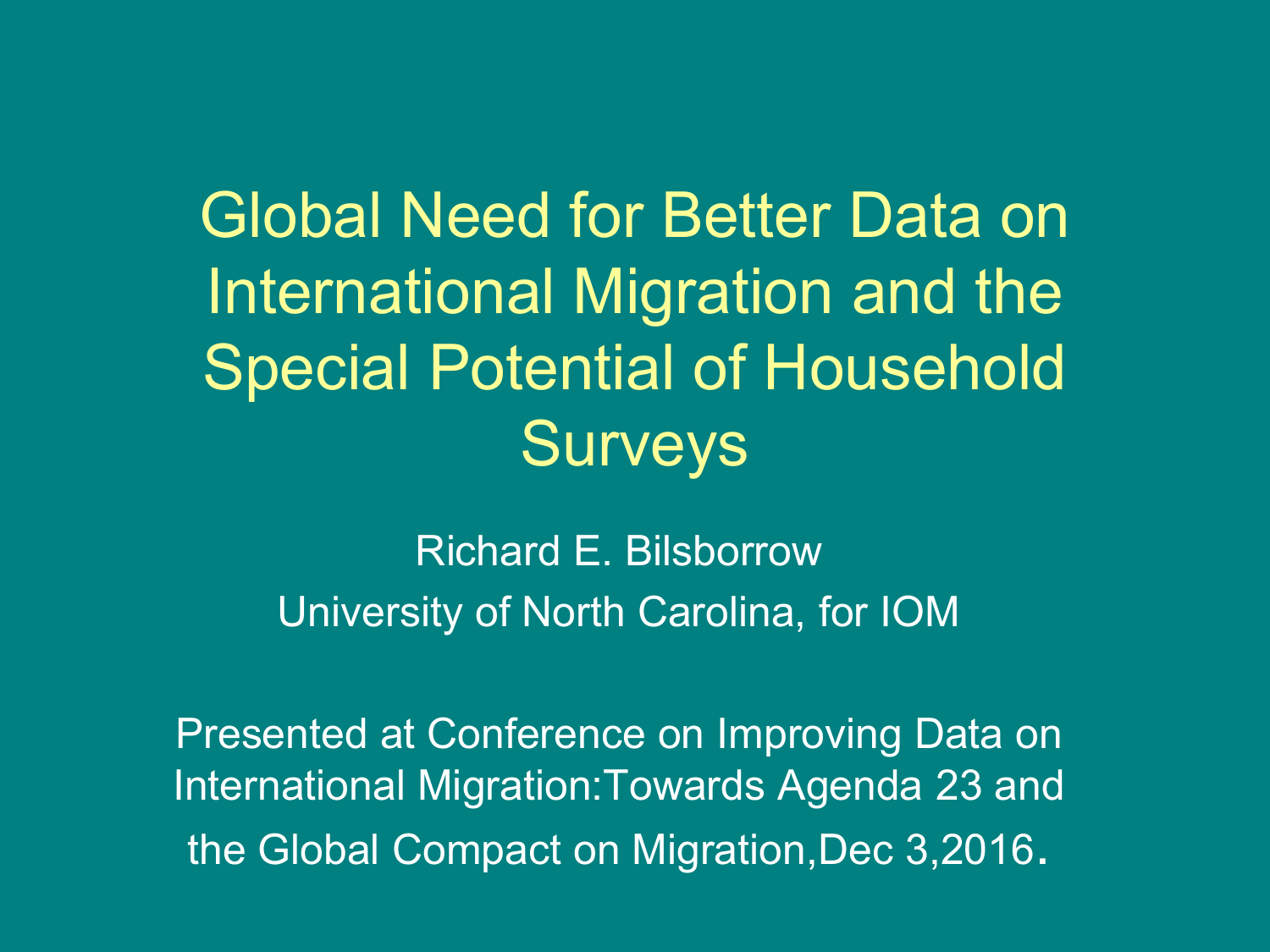Recognition of Importance of international migration in the world by international organizations, etc.

- UN GA Resolution on Intl Mig & Dev, Dec 2014
- Reports of Secretary Generals of UN, 2006 … 2016
- High level dialogues on Migration, 2011, 2013,
- Reflected in UN Sustainable Development Goals
- UN Declaration on Financing for Development, Addis Ababa, 2015
- UN General Assembly: New York Declaration for Refugees and Migrants, Sept. 19, 2016
- Etc.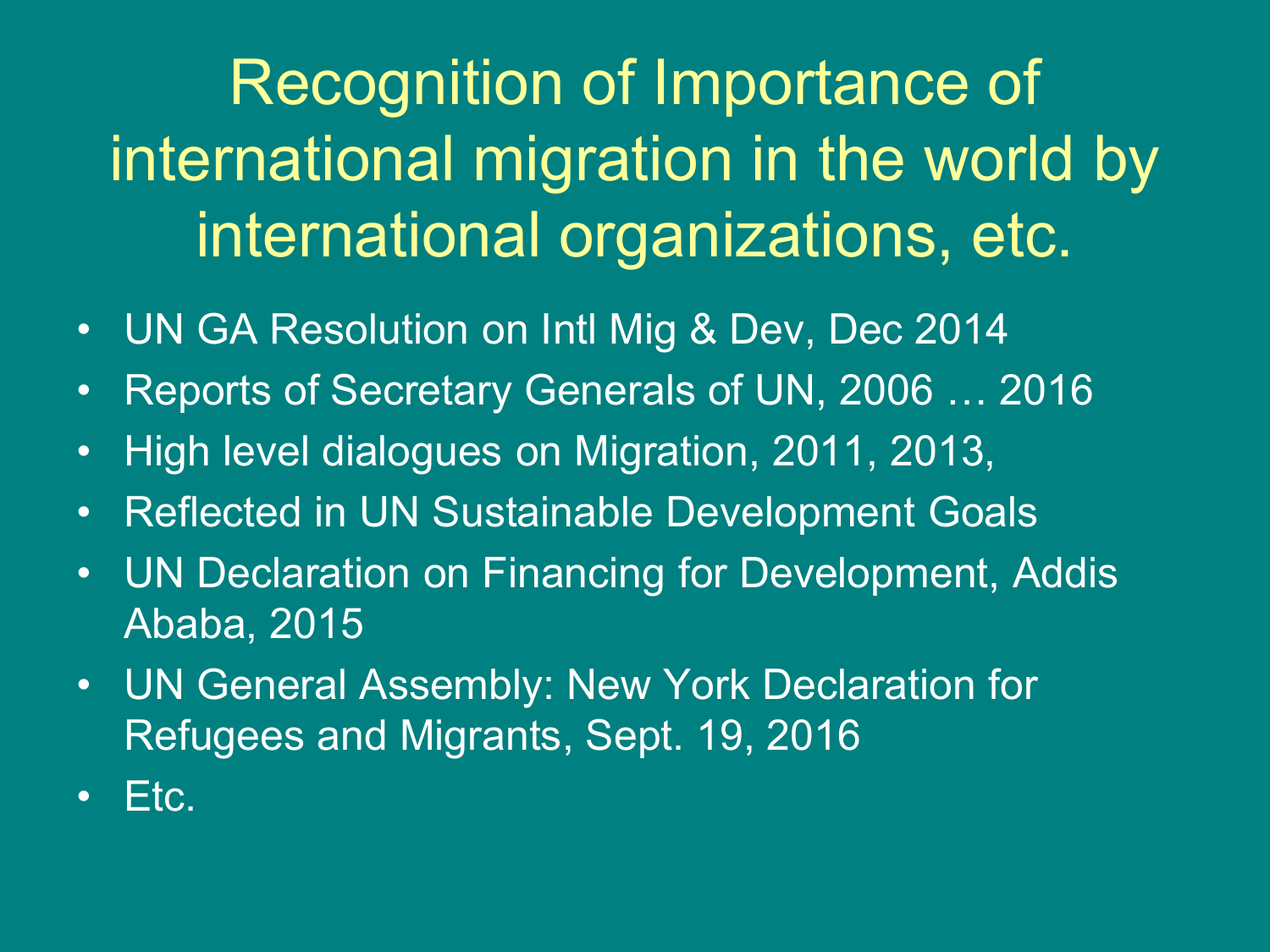#### Recommendations for improving data of Center for Global Development, 2009, *Migrants Count*

- Expand census data on the 3 key dimensions of migration, this is ongoing
- Better exploit existing administrative data, requires *first* convincing Ministries to share data with National Statisti Office (NSO)
- Compile data on IM from Labor Force Surveys in a harmonized, centralized data base
- Make micro files of above and below publicly available, progress being made in some countries but way too little
- Create *modules* on IM for household surveys (adapt) or conduct new specialized surveys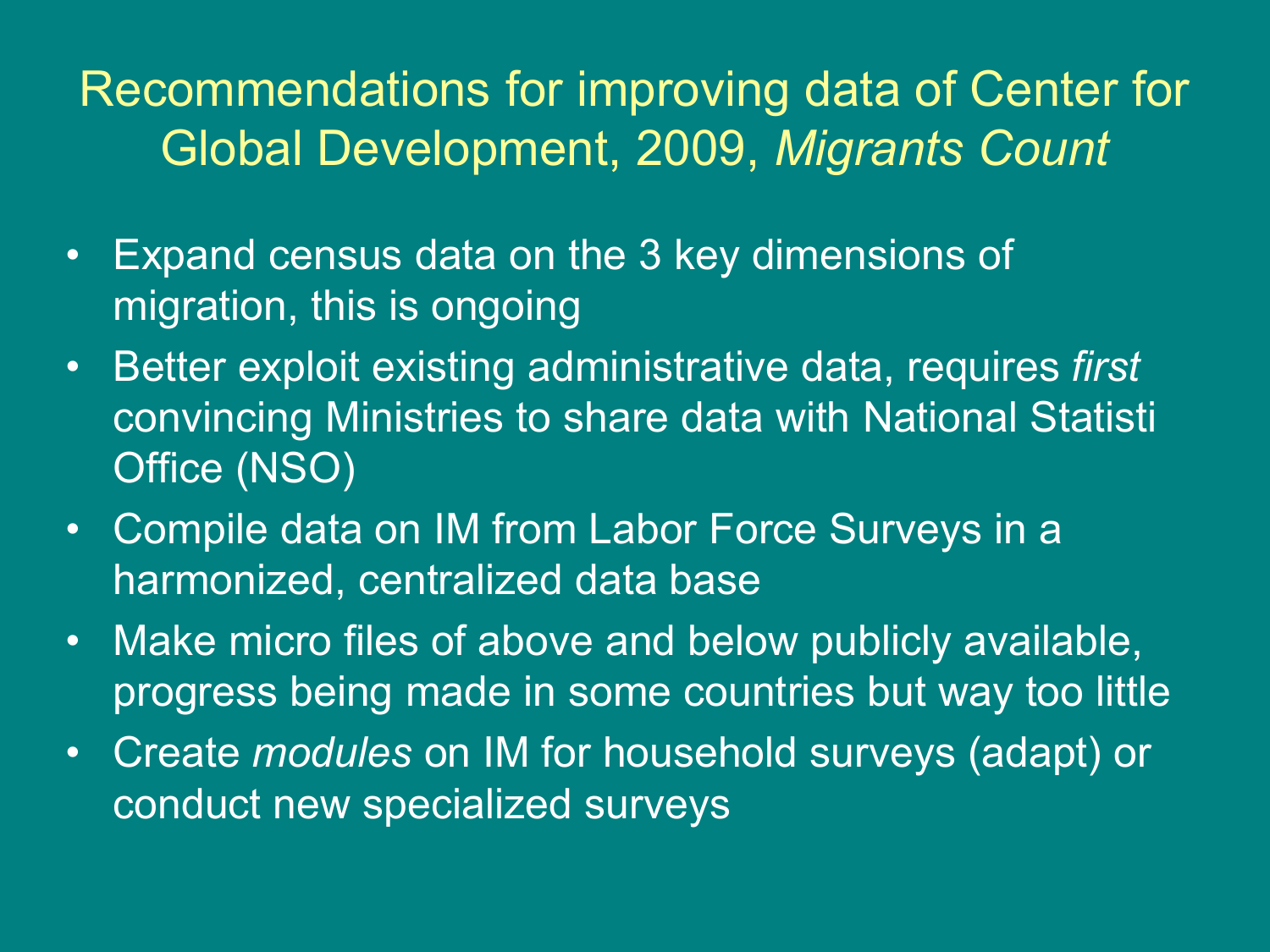#### Purpose of data collection: is it to

- *Measure*/count international migrants immigrants, emigrants, return migrants
- Over some fixed recent time period (cut-off of 1, 2, 5, 10….years)
- *Characterize* migrants: age, sex, education, work experience, assets....
- Collect data on *remittances* sent/received
- OR *Study determinants* and/or *consequences* of migration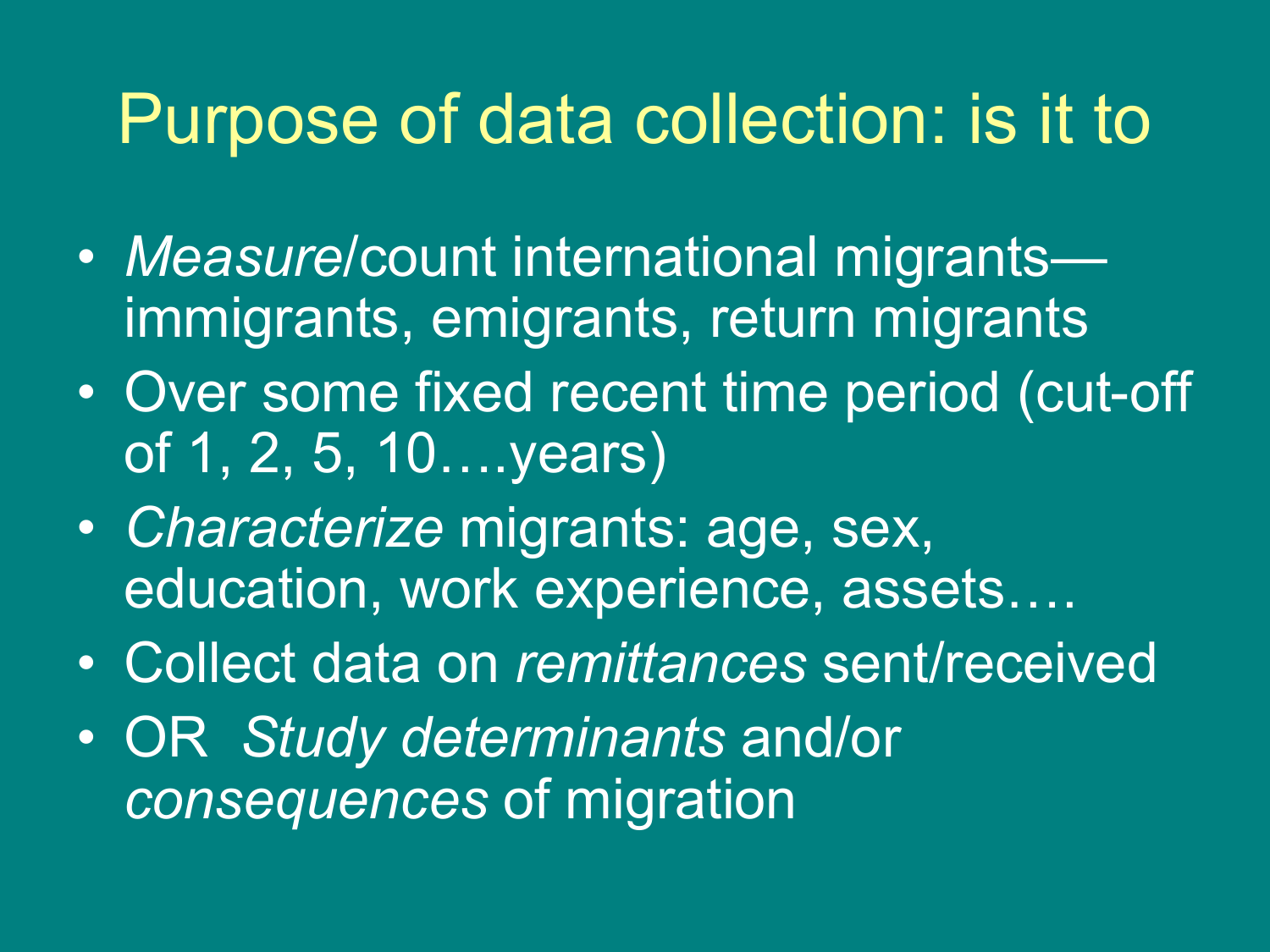Focus is on developing countries of emigration

- Data on individuals who have left (emigrated) from households can be obtained from household members remaining behind (proxy respondents)
- Limitations in data that can be obtained
- Data on whole households that emigrated usually obtainable only in country of destination, indicating major limitation of survey carried out only in origin country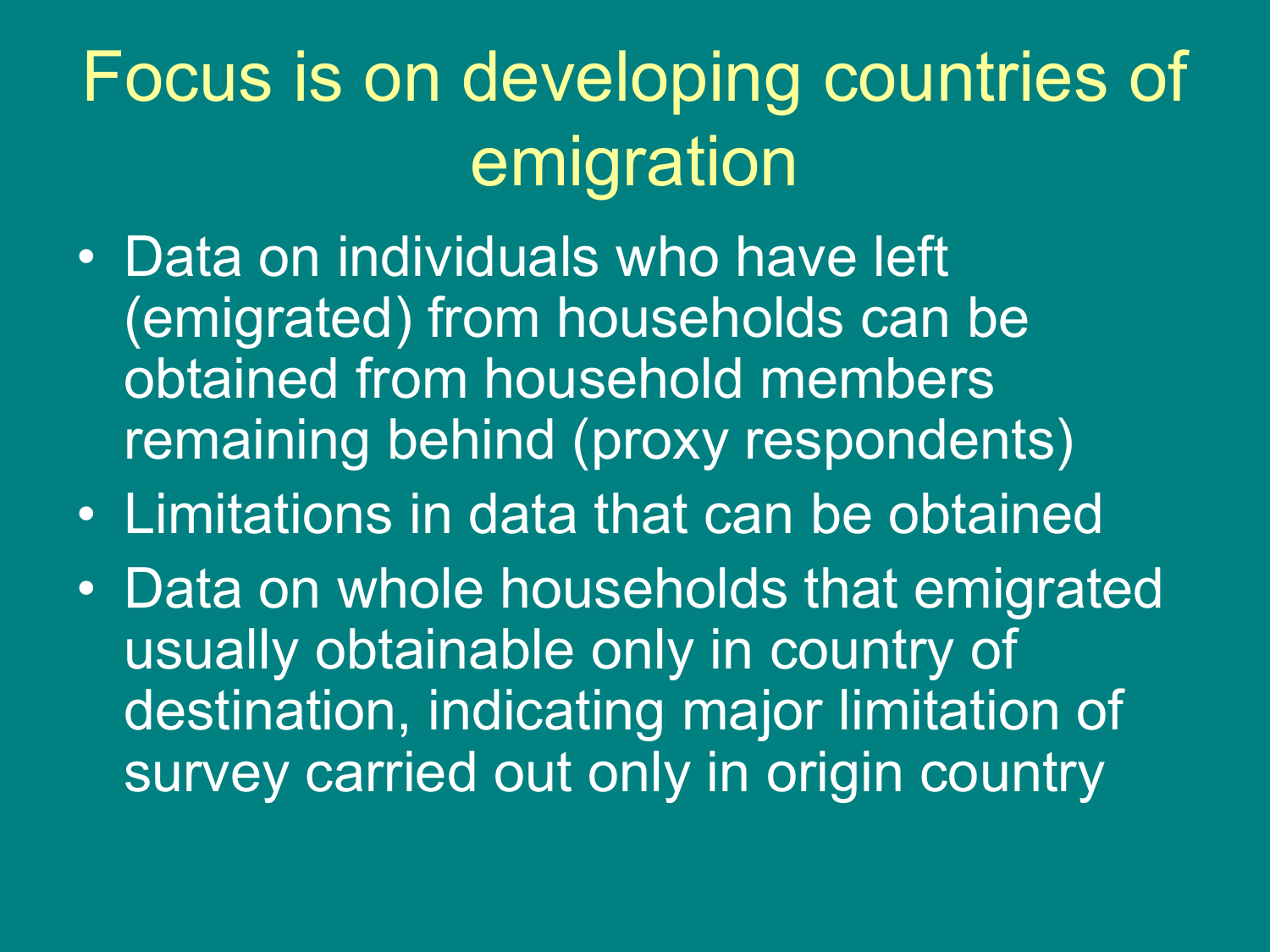Types of existing surveys to think of adapting by adding questions

- Demographic and Health Surveys (DHS)
- Household budget, income or expenditure surveys
- Living Standard Measurement Surveys
- Labor force surveys
- Other large (e.g., multi-purpose) surveys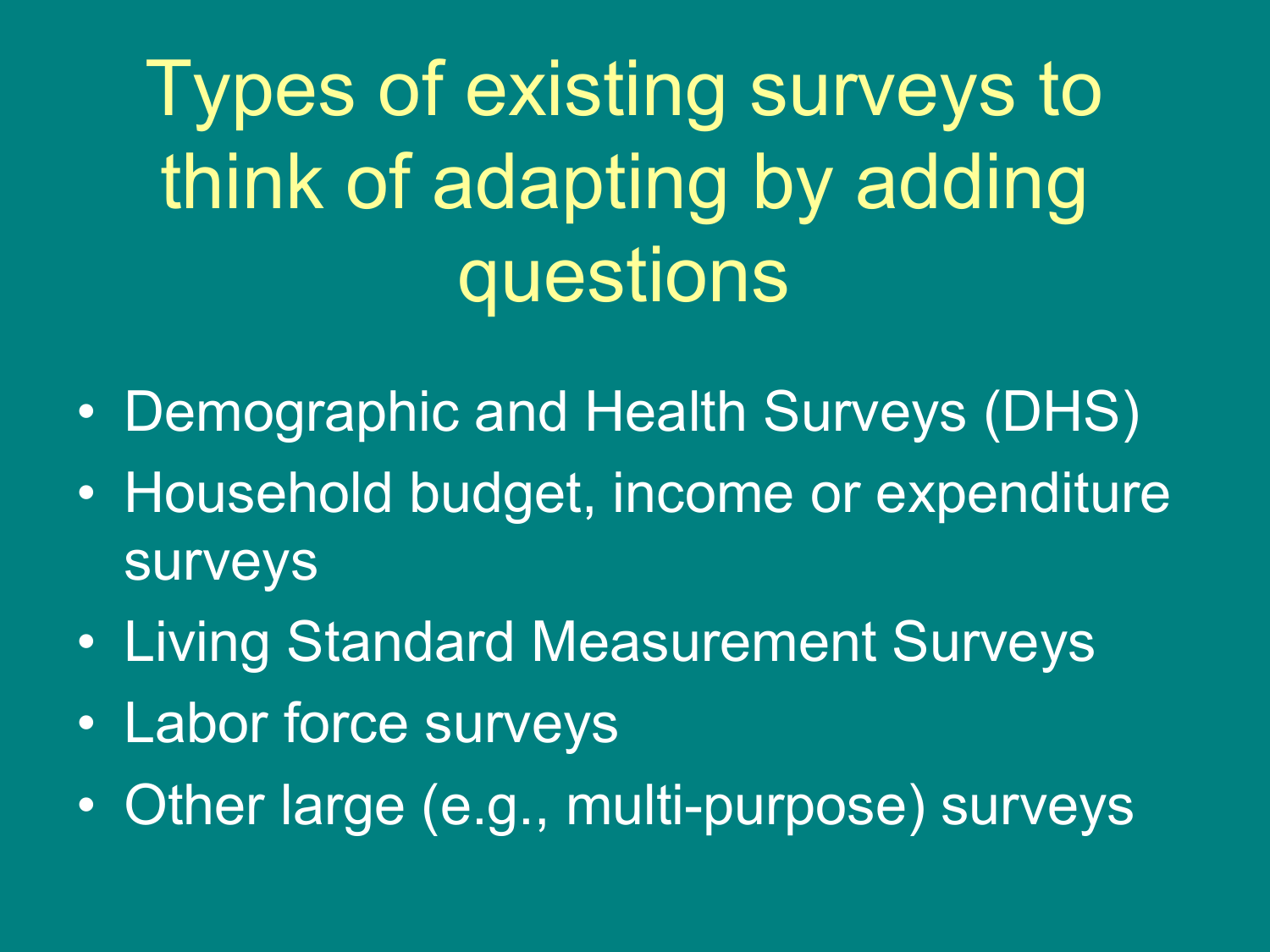#### 5 Questions to ask before adapting existing survey to collect more/better data on International Migrants

- 1. What is the *sample size* and prevalence of the type(s) of migrants of interest in the country?
- Issue of "rare elements", especially if focus is on *recent*  migrants vs. lifetime migrants
- Example, survey of 10,000 households in country with 10% foreign born, 2% arriving in past 5 years, 1 in 60 households, yields around 167 hhs with 1+ migrants, very small for desired disaggregations
- Most useful are surveys which already have some relevant information, e.g., previous place of residence or birth, employment status, etc.
- The longer the questionnaire already in use, the more limited new questions can be in general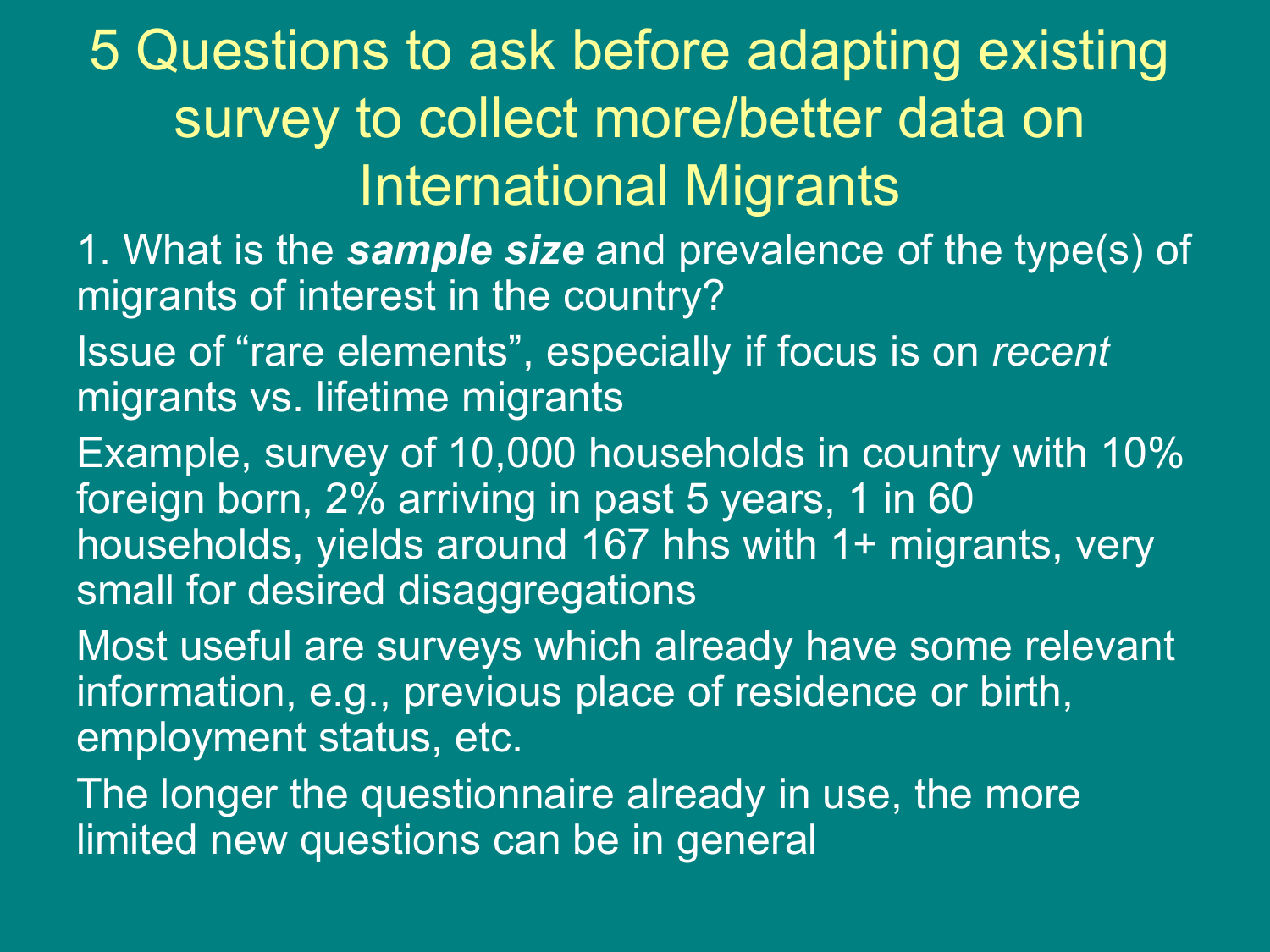# (Cont.)

2. What is the *focus of the survey*?

This defines the availability of *other* data that may be relevant to migration, such as the main demographic characteristics of the population…employment/occupation or wages/income, which makes labor force or other economic surveys potentially more useful.

3. Are any data already being collected in the survey that identify international migrants?

E.g., country of birth, citizenship, previous residence, …or key events that may trigger migration, such as [dates of] marriage/divorce, education…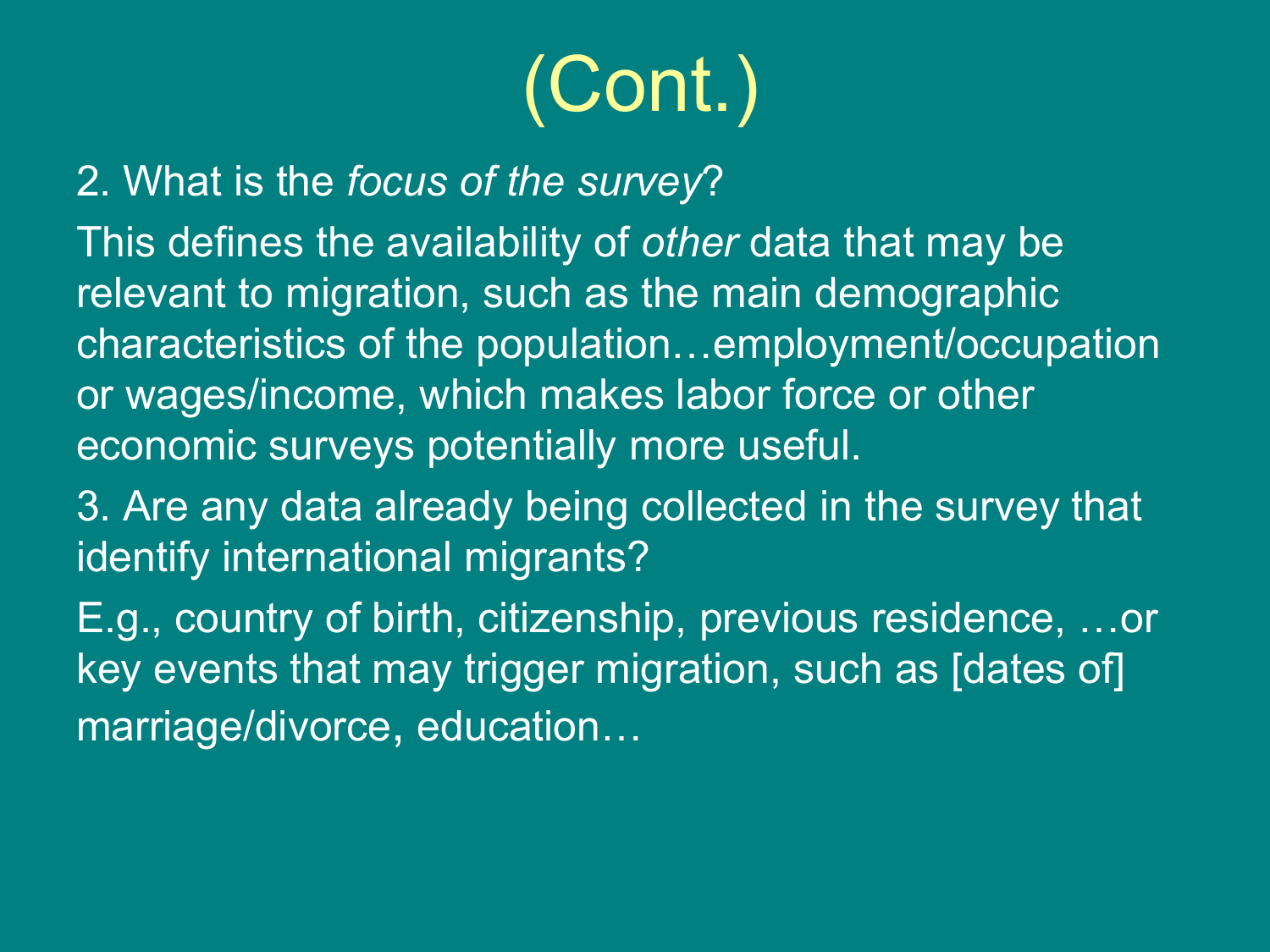#### Last 2…

4. Are any *retrospective data* collected on individuals in the household and on the household relating to migration? What is needed is data on migrants around the time just before the migration, to study the factors affecting the migration decision to study its *determinants*. But the same is needed to study the consequences *for the migrants, not* 

only data at the time of the survey.

5. Ideally, data should be collected on the *situation of nonmigrants* in migrant households and in non-migrant households at the same time, to statistically study the factors affecting migration vs. non-migration decisions, and consequences for the migrants and their households.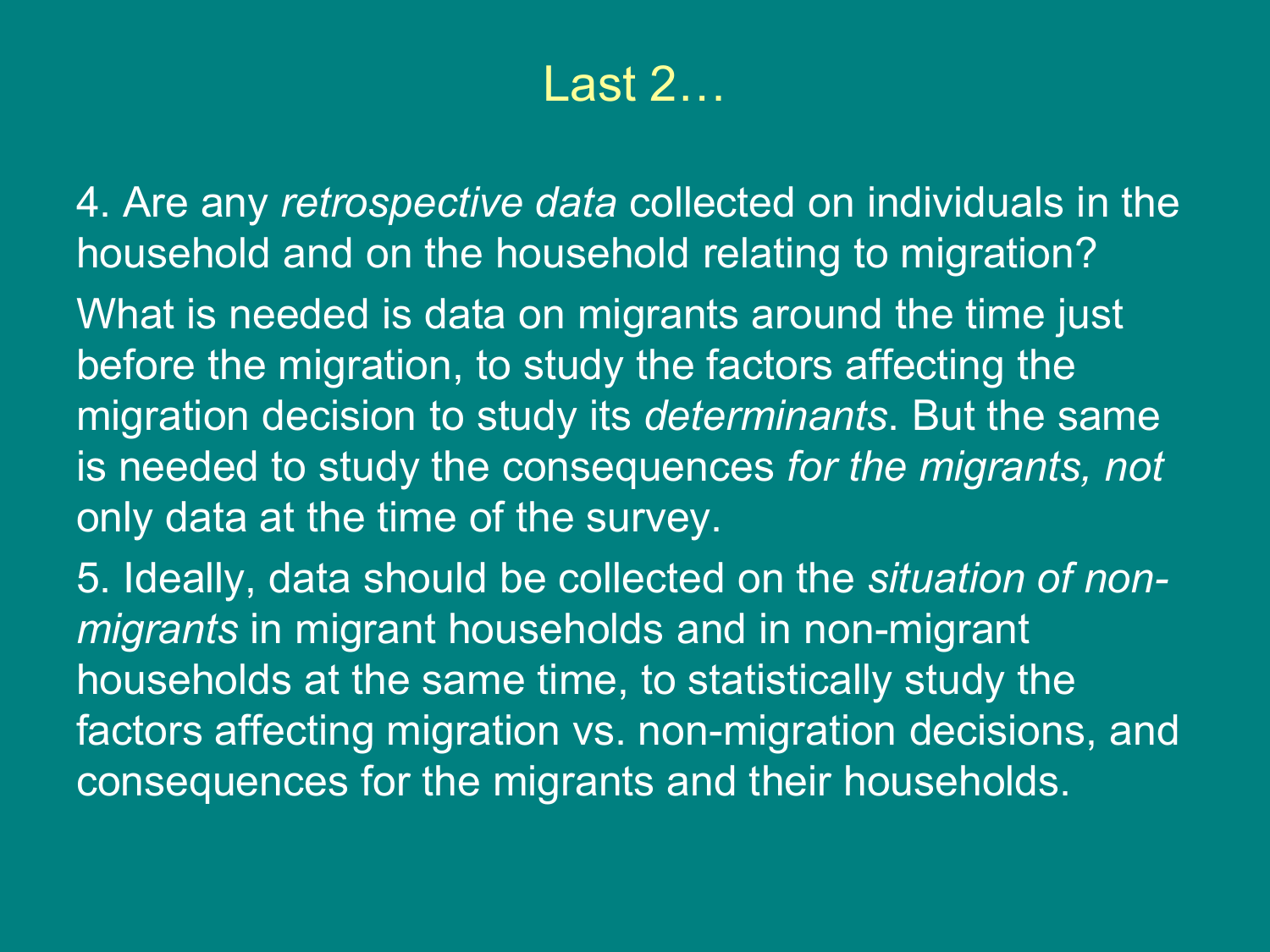### DHS: usual samples of 10-30K; example of Ecuador 2004

- Explosion of emigration since 1995
- ENDEMAIN IV 2004 covered 28,908 households (CEPAR), with module on emigration
- Asks if anyone left in previous 5 years, when, characteristics of person when left, work in year before leaving, why left, current residence, remittances sent in past 12 months, frequency, amount, use
- Shows about 7% of households (over 1500) had an emigrant in previous 5 years, 62% of which reported receiving remittances in past 12 months
- Could have asked about residence of absent children, migration intentions, economic questions….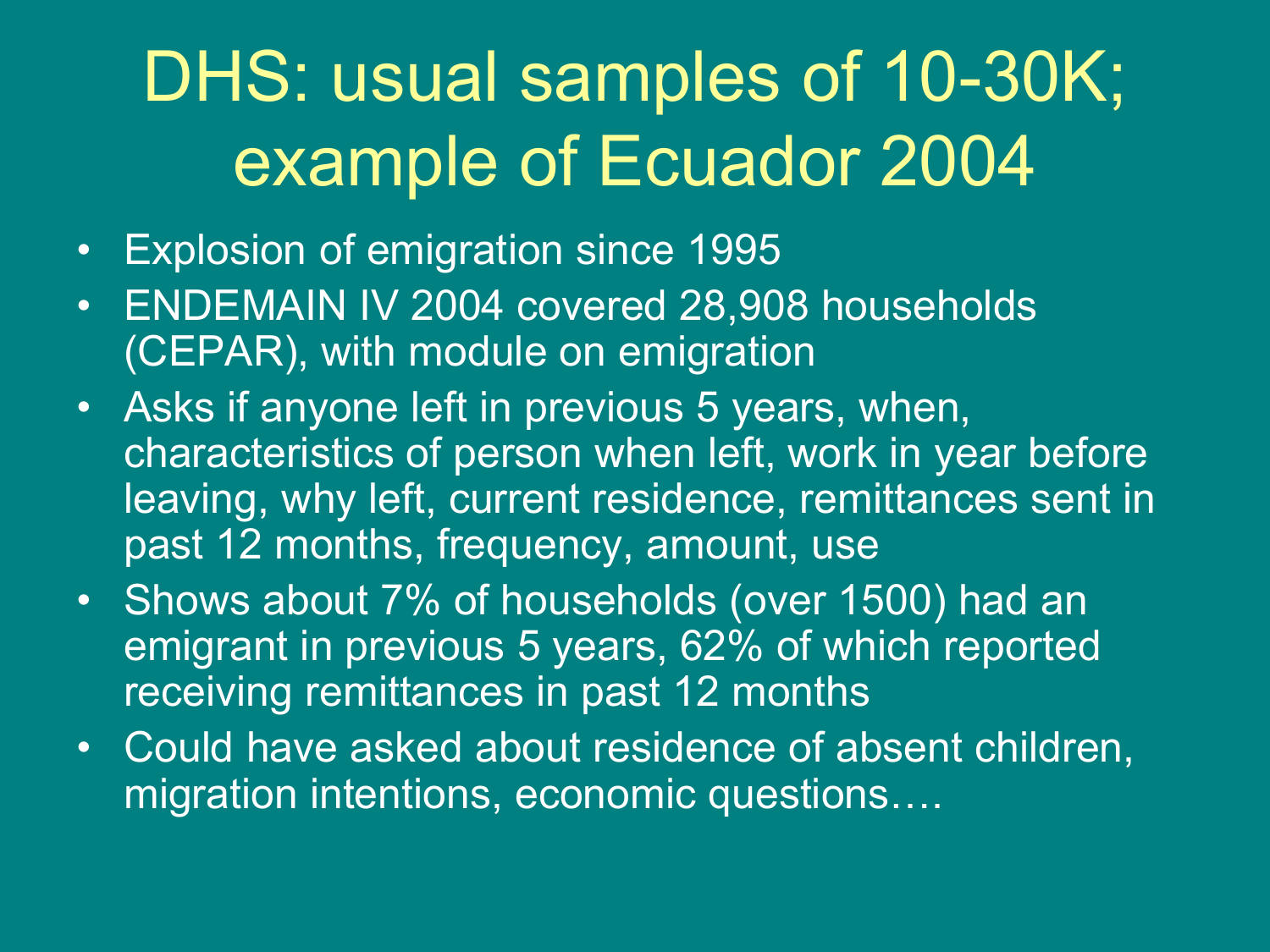## LSMS surveys

- Advantage: Rich economic data sets, so can use to better measure economic situation of migrants and non-migrants
- Flexibility: Countries can add modules
- Examples of Albania, Tajikistan
- But disadvantages: Small sample size, long questionnaires already so hard to add to, leads to respondent fatigue
- Examples of Ghana, Peru, Ecuador, Armenia, Albania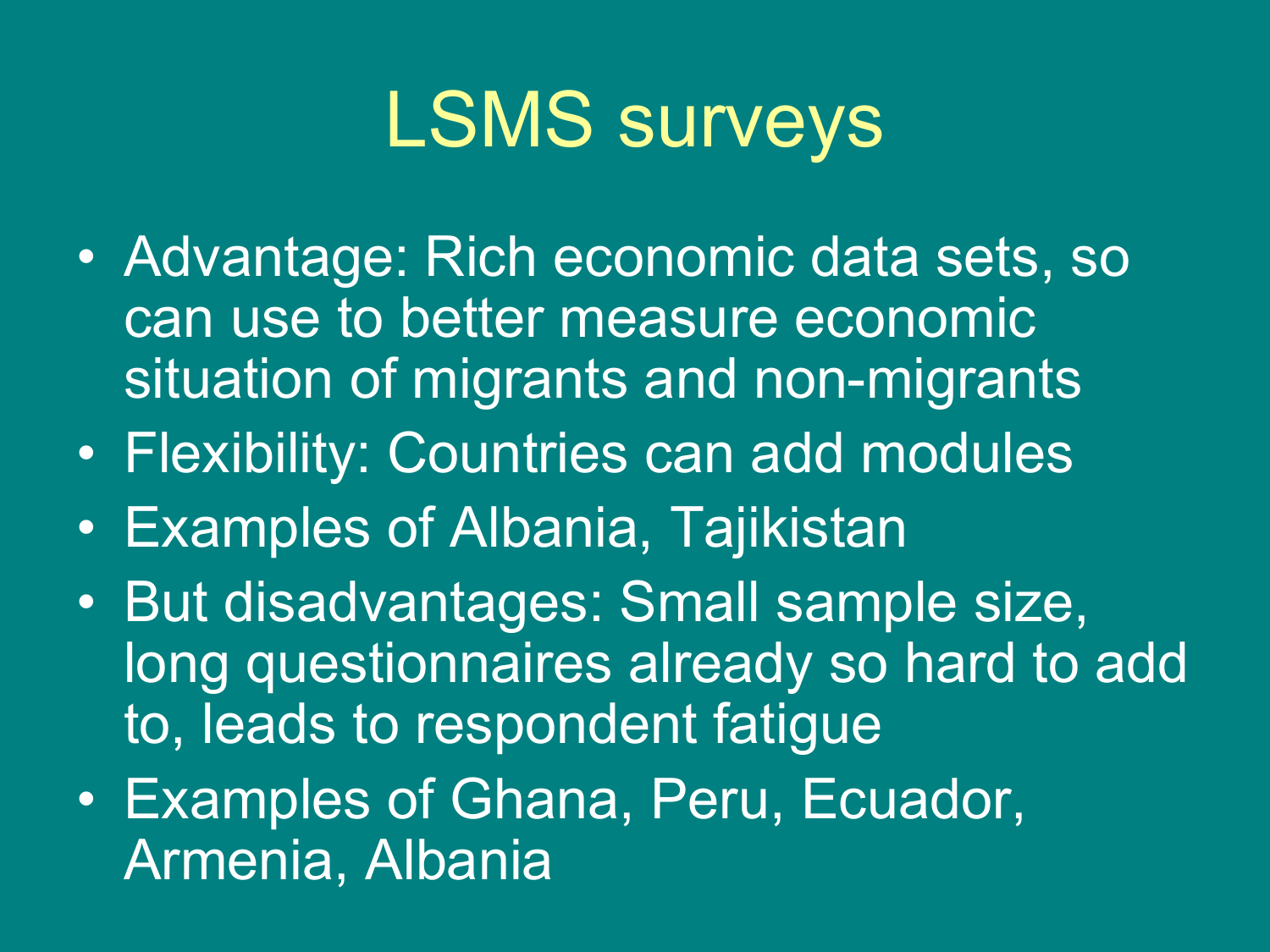### Labor force surveys—usually the best prospects

- Most universal across countries, and regular
- Administered by National Statistics Office
- Relatively large sample sizes: 30-100K
- National coverage and representation
- Already collect some key data re. international migrants: age, sex, education, employment, etc.
- Often already ask place of birth, identifying foreign born, some also ask previous place of residence x years ago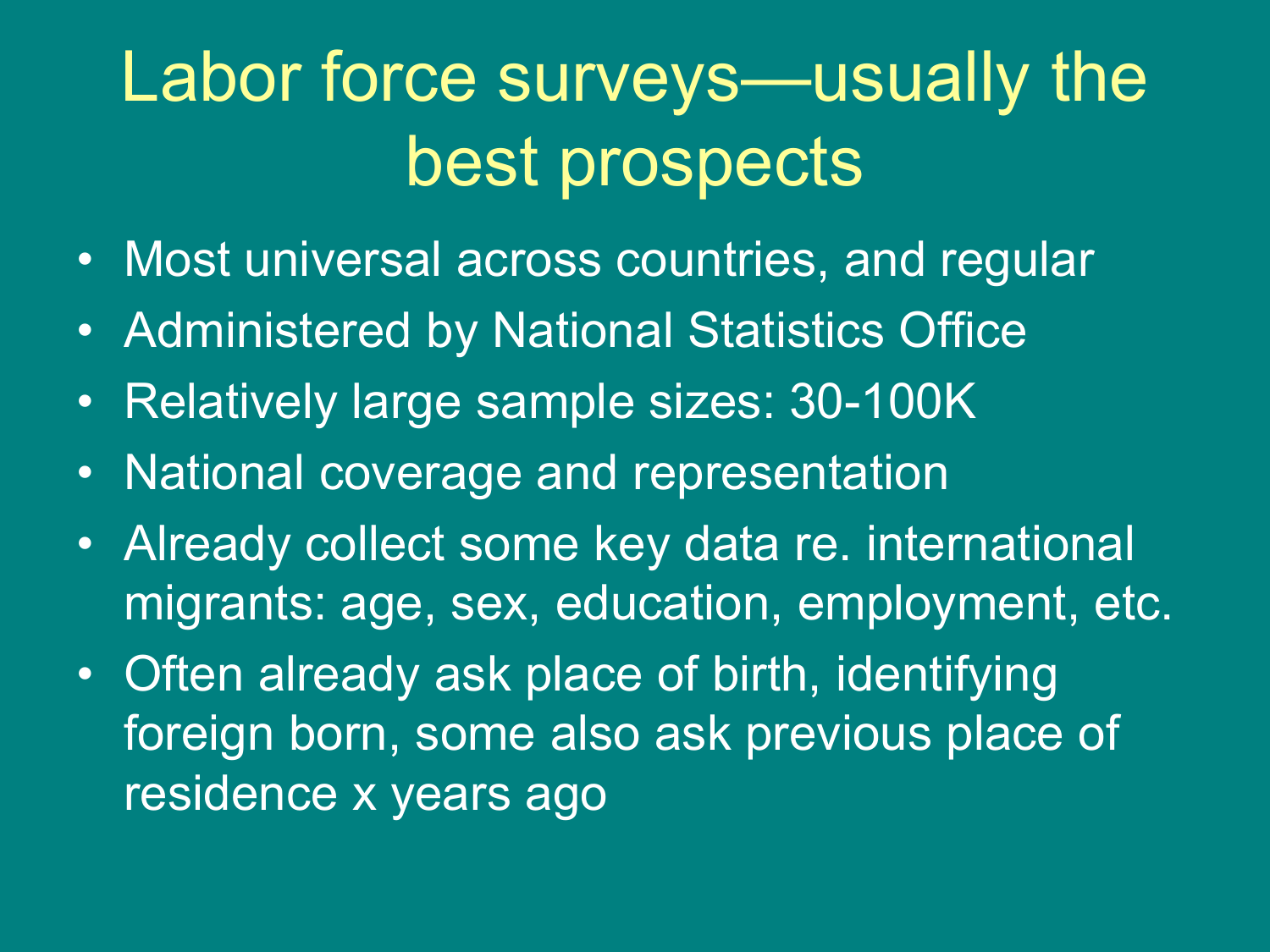## Labor force surveys (cont.)

- Some developing countries already include modules on international migration
- Examples include Pakistan, Costa Rica, Mexico, Poland, Philippines, Armenia, Egypt, Thailand, Ecuador, on emigrants and/or immigrants
- Most ask motives for migration, date of departure/arrival, remittances received
- Only a few ask about household composition and characteristics, migrant's work, education, etc., *before* departure (or arrival), e.g., the last 4 countries in ILO experiment circa 2006. since then, possibly Moldova & Ukraine in 2012.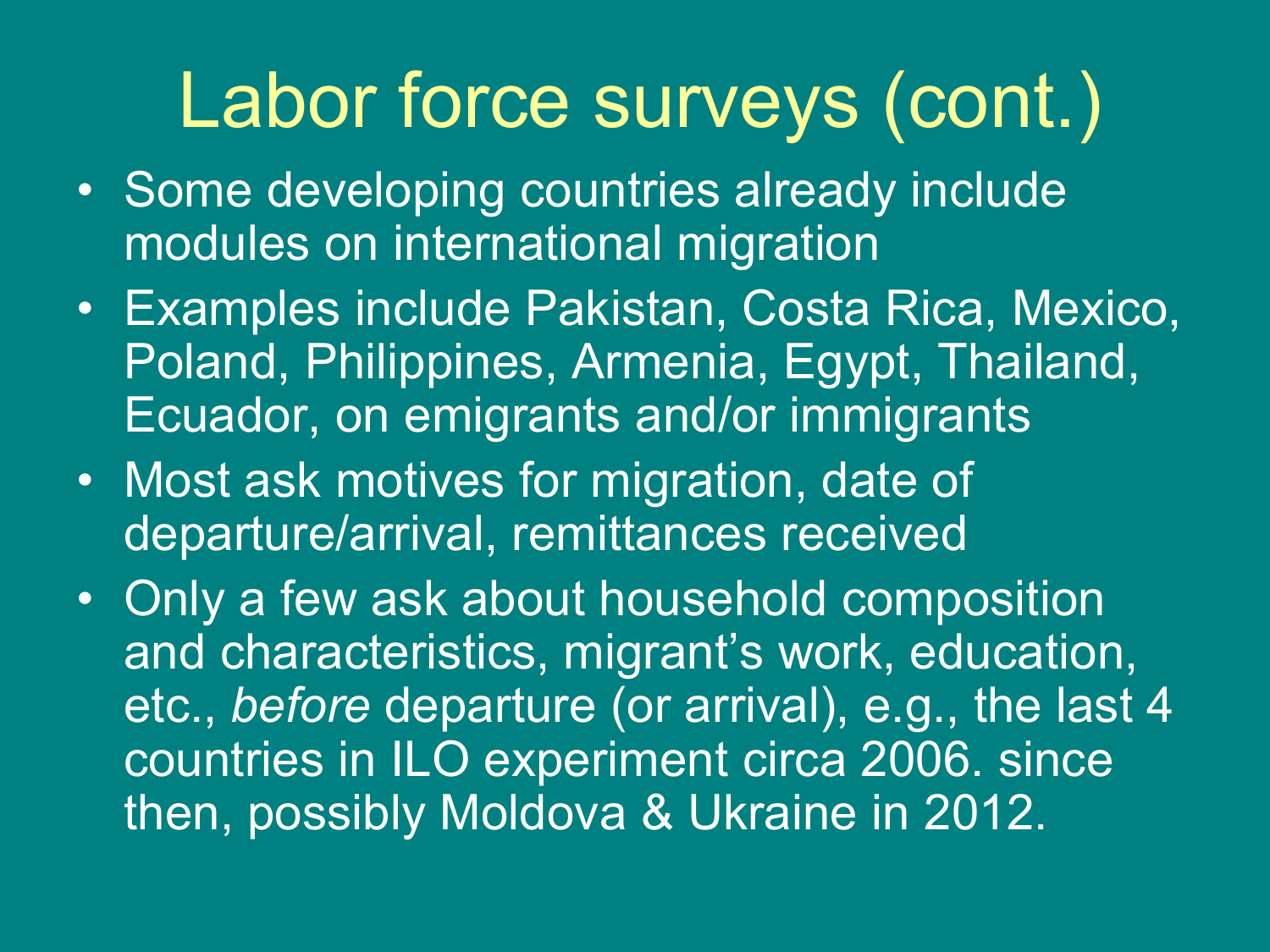## Experimental module on IM used by Thailand in 4<sup>th</sup> quarter, 2006 (ILO/WB)

- 22 questions, for every household member, referring to previous 12 mos.
- Ask if x received any \$/goods from elsewhere, # times, amount, relationship to head, usage, etc.
- Asks if x is citizen of T, if not, where
- When 1<sup>st</sup> came to T, last time, from where
- Asks education, occupation, industry, etc., at time of arrival (can compare with current)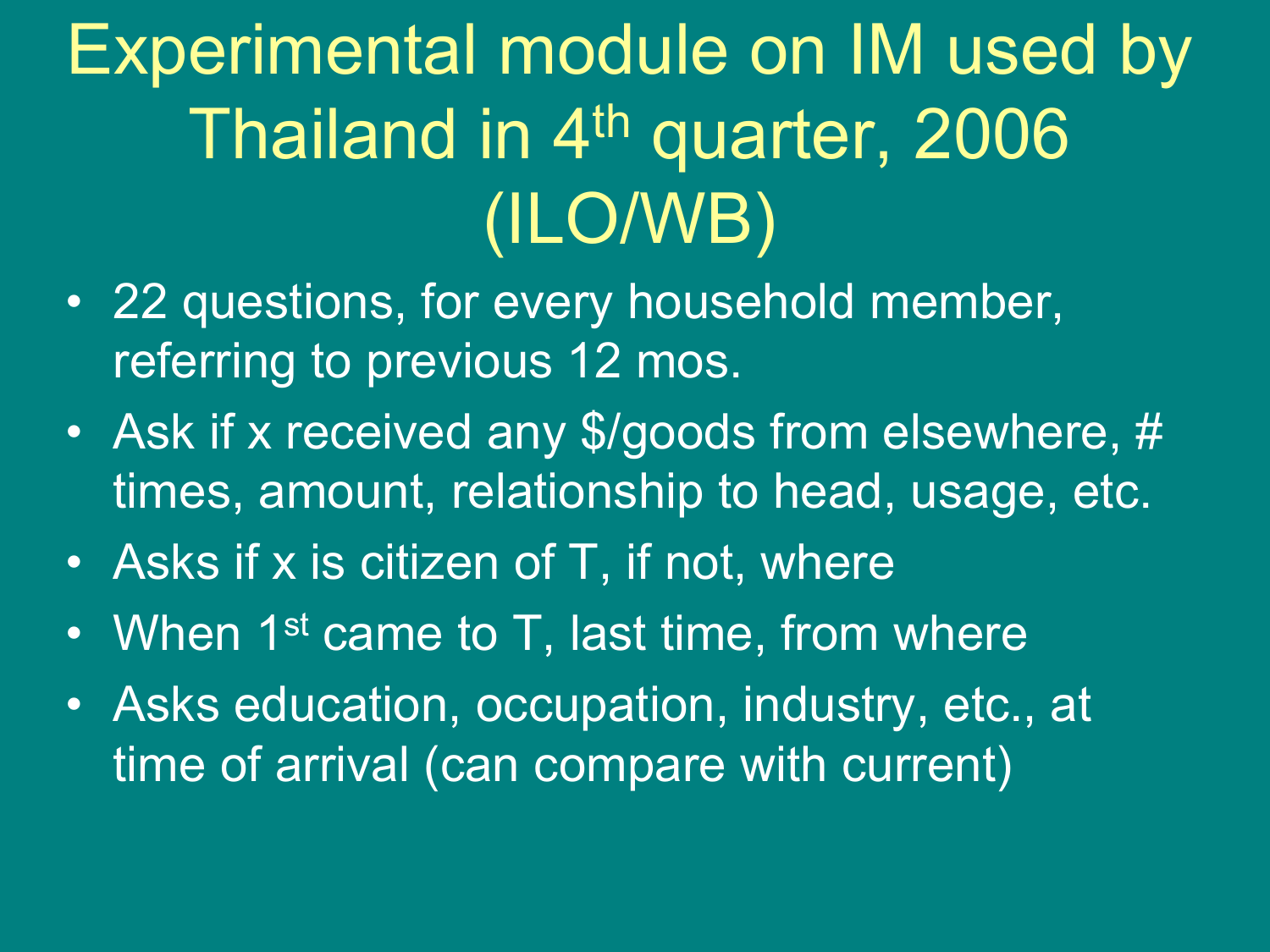## The unfortunate truth?

- There has been strong resistance to include migration in DHS surveys, and the sample is rarely sufficient.
- LSMS in contrast has always collected some data on internal migration and has implemented special modules on international migration in Albania & Tajikistan, and a few others. But samples very small.
- Time to agree on optional modules for LFS, and push for their occasional, recurrent use.
- Nevertheless, "the unfortunate truth is that few existing surveys will yield an adequate # of recent migrants, and accommodate a module on retrospective data"..therefore specialized surveys on international migration r needed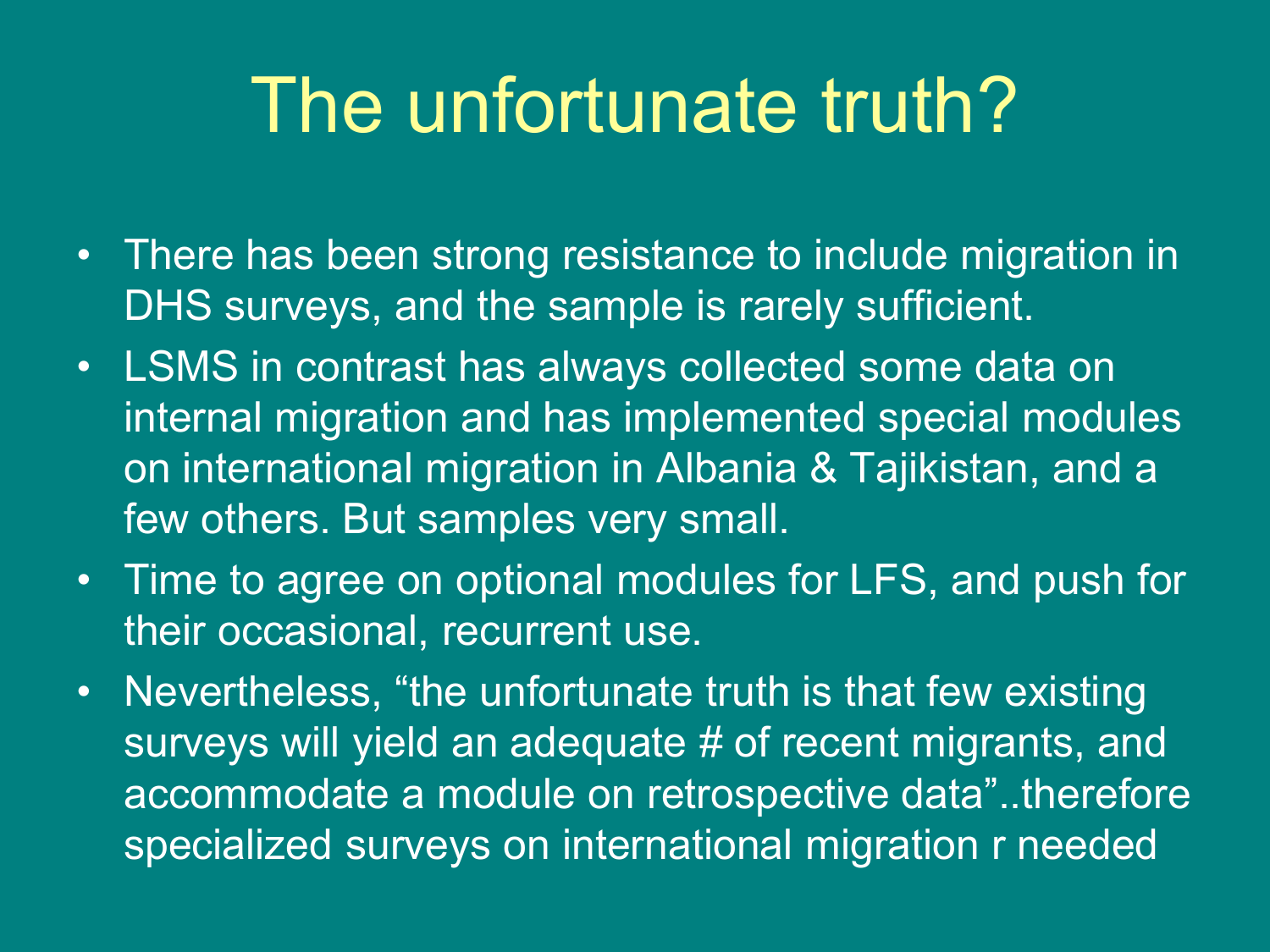#### Sampling Migrants in specialized surveys of international migration

- Absolute need for probability sampling
- Define survey purpose and hence appropriate comparison groups at outset (and countries!)
- Based on budget, define survey domain and target sample size and distribution
- Recognize that migrants are *rare* elements
- Find sampling frame—for migrants and nonmigrants
- Calculate proportions of population which are migrants of interest in PSUs, form strata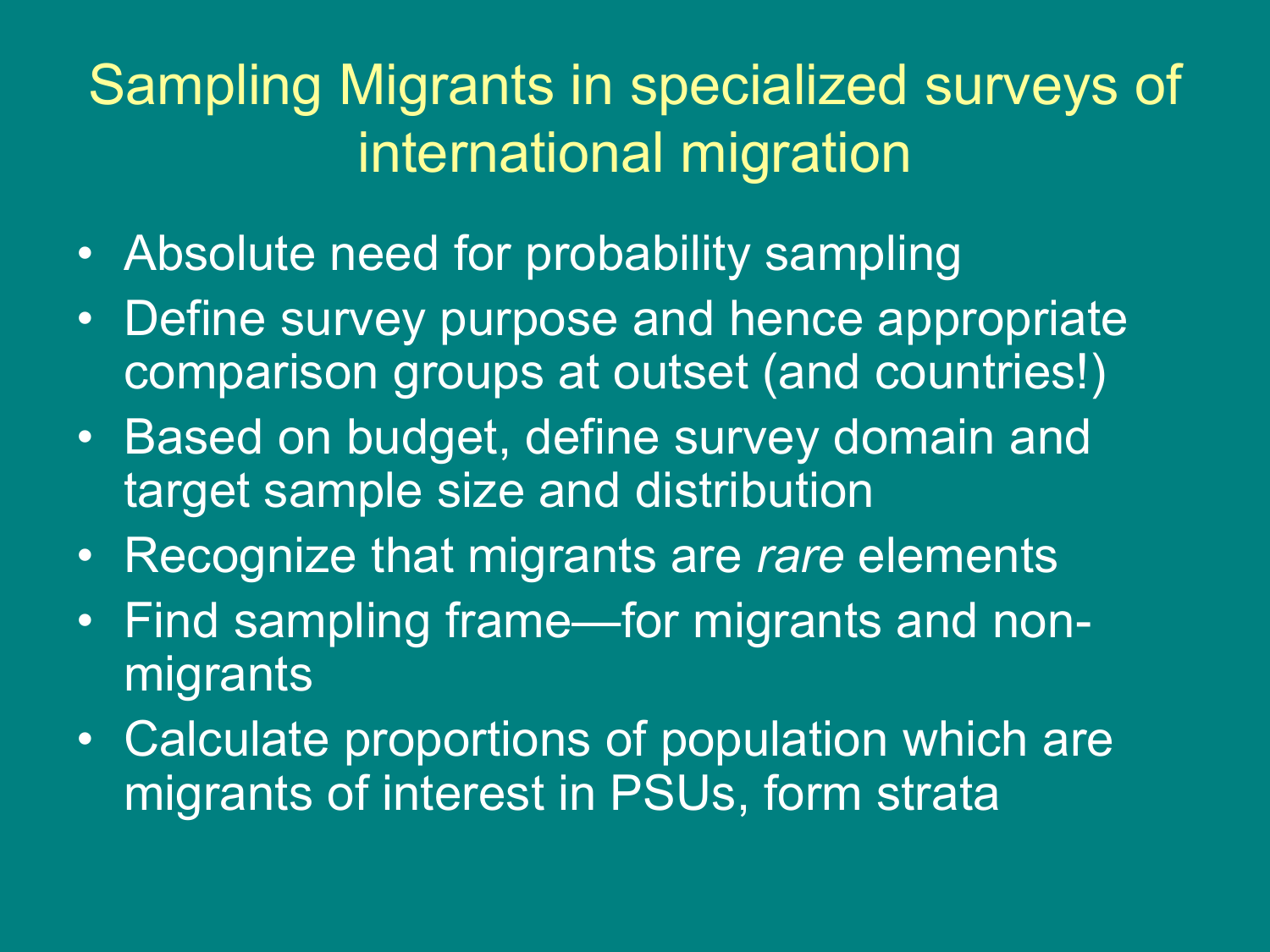#### Sampling rare elements: disproportionate sampling from strata, two-phase sampling

- Example of country of Origin, select migrants and nonmigrants
- Sample Primary Sampling Units such as provinces using disproportionate sampling, oversampling from strata with high proportions of international migrants
- Continue in subsequent stages, oversampling
- In final sample Ultimate Area Units (UAUs), conduct screening operation, use 2-phase sampling, first listing occupied households to identify those with migrants
- Oversample those with migrants, but also select households without; conduct interviews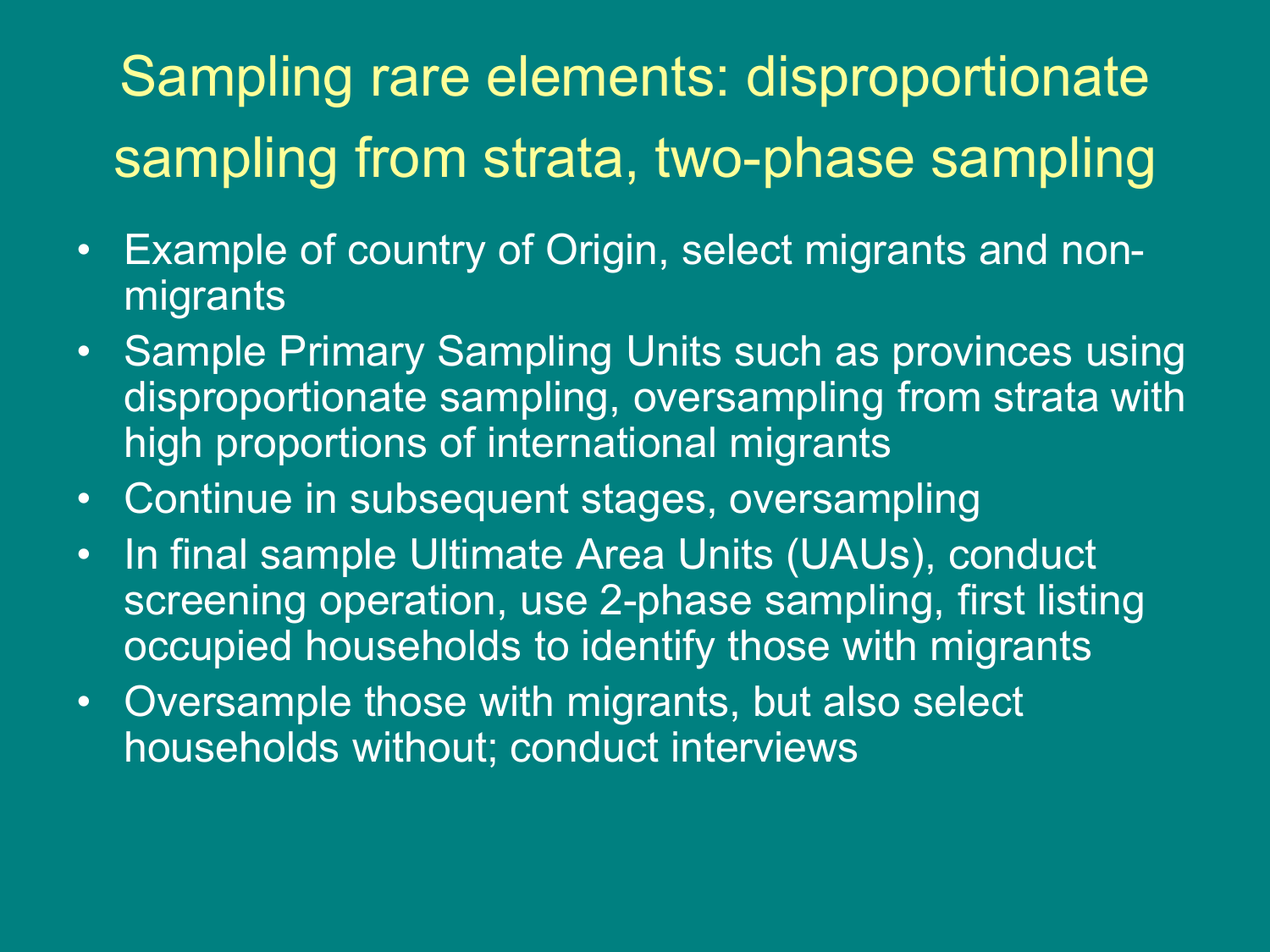#### 5 Recent/on-going multi-country projects of specialized international migration surveys

- 1. NIDI-Eurostat Push-Pulls Project,1997-98; collaborated with govt NSOs; 5 countries of origin to 2 destination countries of Europe; used common sampling procedures (stratification + over-sampling), questionnaires; data on emigrants, return migrants, non-migrants; more social data, networks….
- 2. World Bank Africa Migration Project, 2009-11; funded private firms/universities; six Sub-Saharan countries; internal/international migration, remittances; more econ data including wages, income/expenditures,…
- 3. Migration from Africa to Europe (MAFE) project led by INED; 3 countries of origin to 5 destination: emigrants, return migrants, adaptation; networks, social data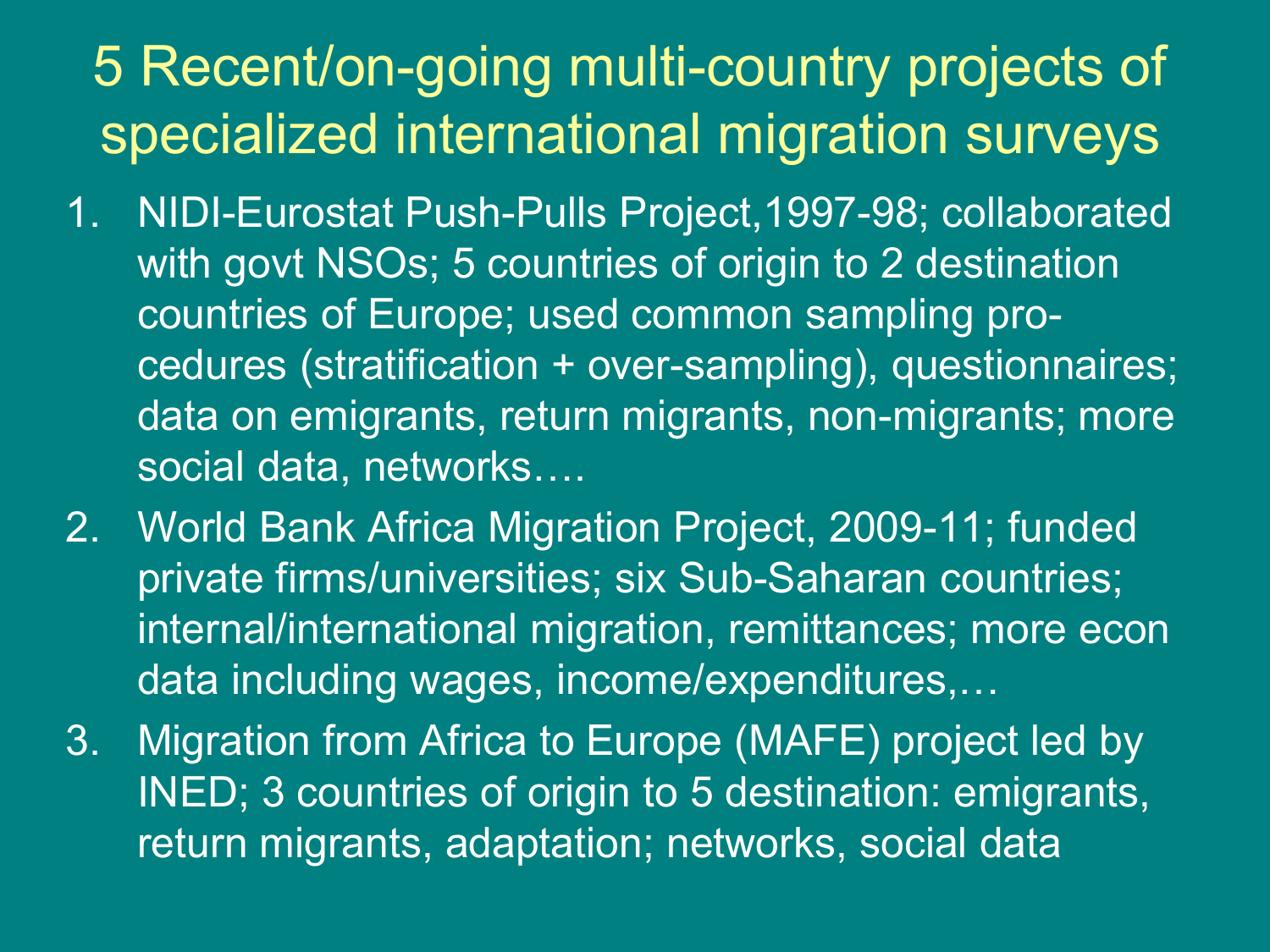## Cont.

4. MIRPAL project on CIS countries, since 2010; funded by World Bank, intended to cover all countries of origin plus the one main destination country (Russian Federation); on emigration/immigration, return migration; some economic, social, novel on networks; Tajikistan to Russia surveys in 2014; Tajikistan, Uzbekistan, Kyrgyzstan in 2017 (Marina). 5. Mediterranean Household International Migration Surveys (MEDHIMS), funded by EC, WB, UNFPA, UNHCR IOM, etc.; 8 low-income countries of Mediterranean; NSOs; methods (stratification, etc.) and questionnaires developed through multiple workshops with all countries; emigration & return migration; Farid developed excellent questionnaire format; Egypt and Jordan finished; next Tunisia, Morocco?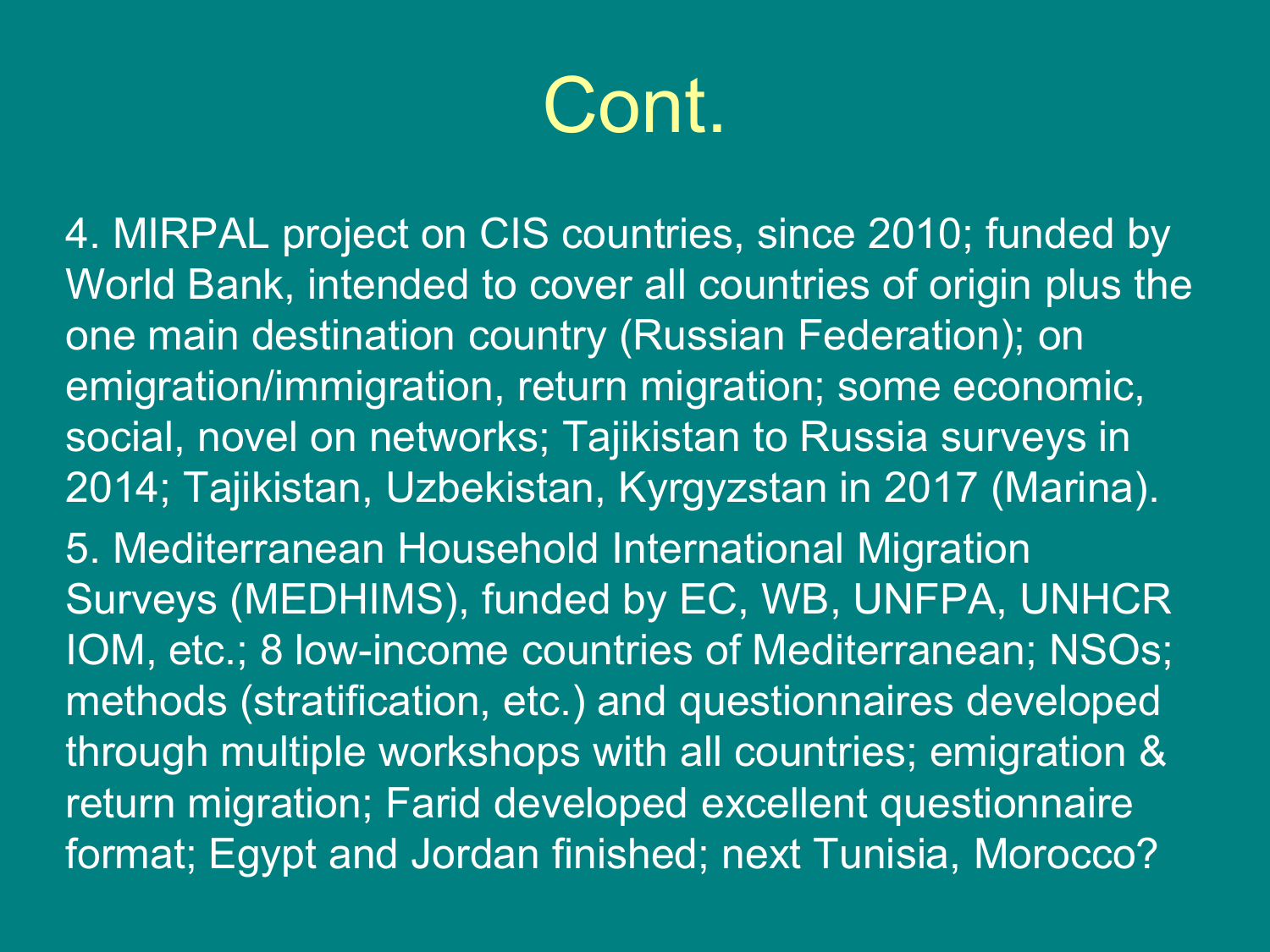#### A World Migration Survey?

- Why? So many key policy questions cannot be answered with existing data:
- What are the detailed characteristics of expatriates from a country living abroad, of those emigrating, returning?
- The differences, the determinants (individual, household, contextual) of why some emigrate and others do not, and why some return? Of individuals vs. hhs migrating?
- What are the consequences of emigration/immigration for the migrants, origin and destination households and communities?
- How much short-term and temporary migration exists, circulation, and characteristics, and consequences?
- What affects the timing of migration—triggering events?
- How do government policies affect migration?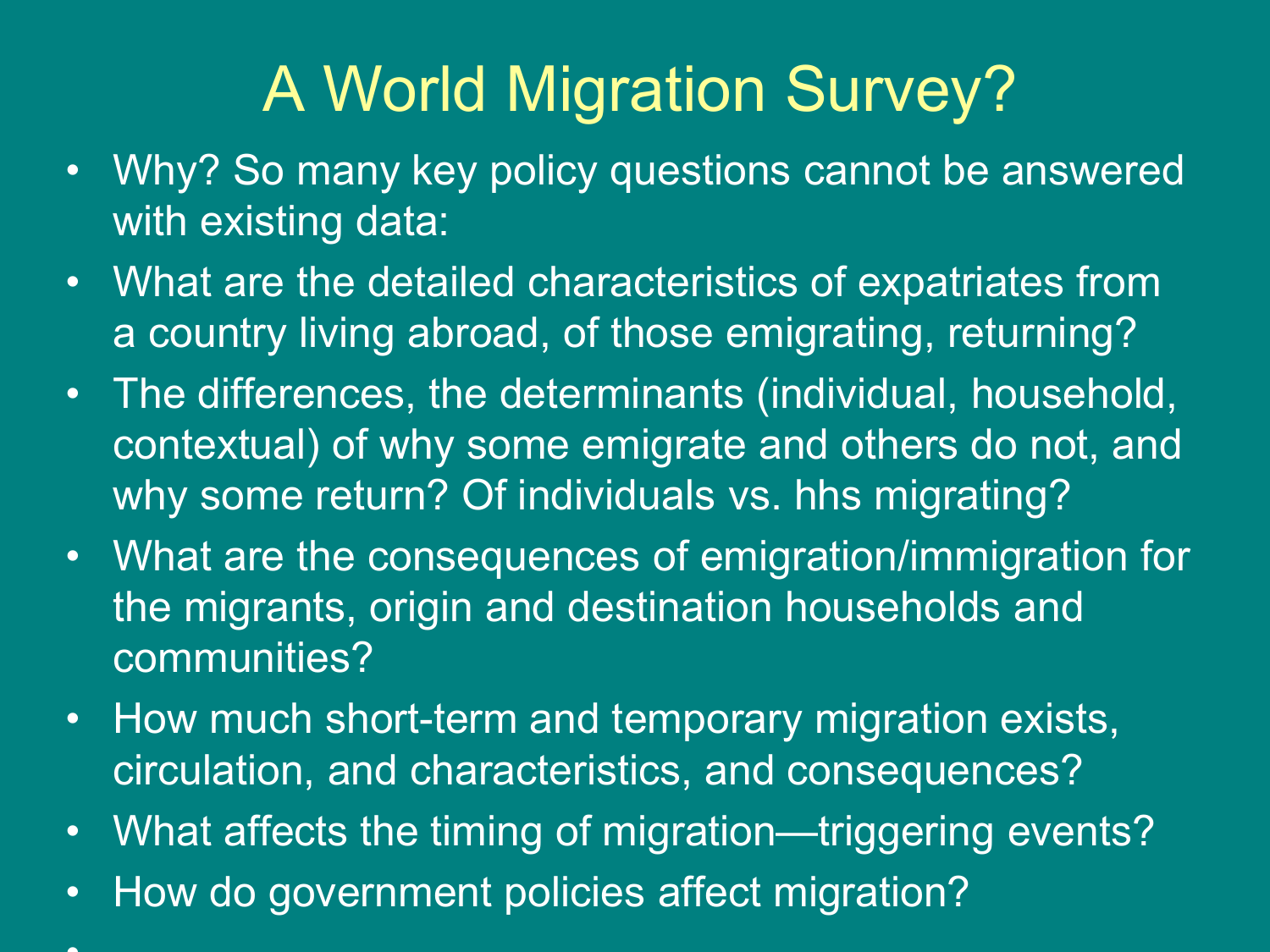### **Obstacles**

- 1. Agreement to do it by developed countries and international organizations, given their worried, mandates and priorities.
- 2. Funding, few developing countries will put up much monetary resources though many can provide key infrastructure.
- 3. Agreement on how to do it, who/what international organization (IOM?) should coordinate.